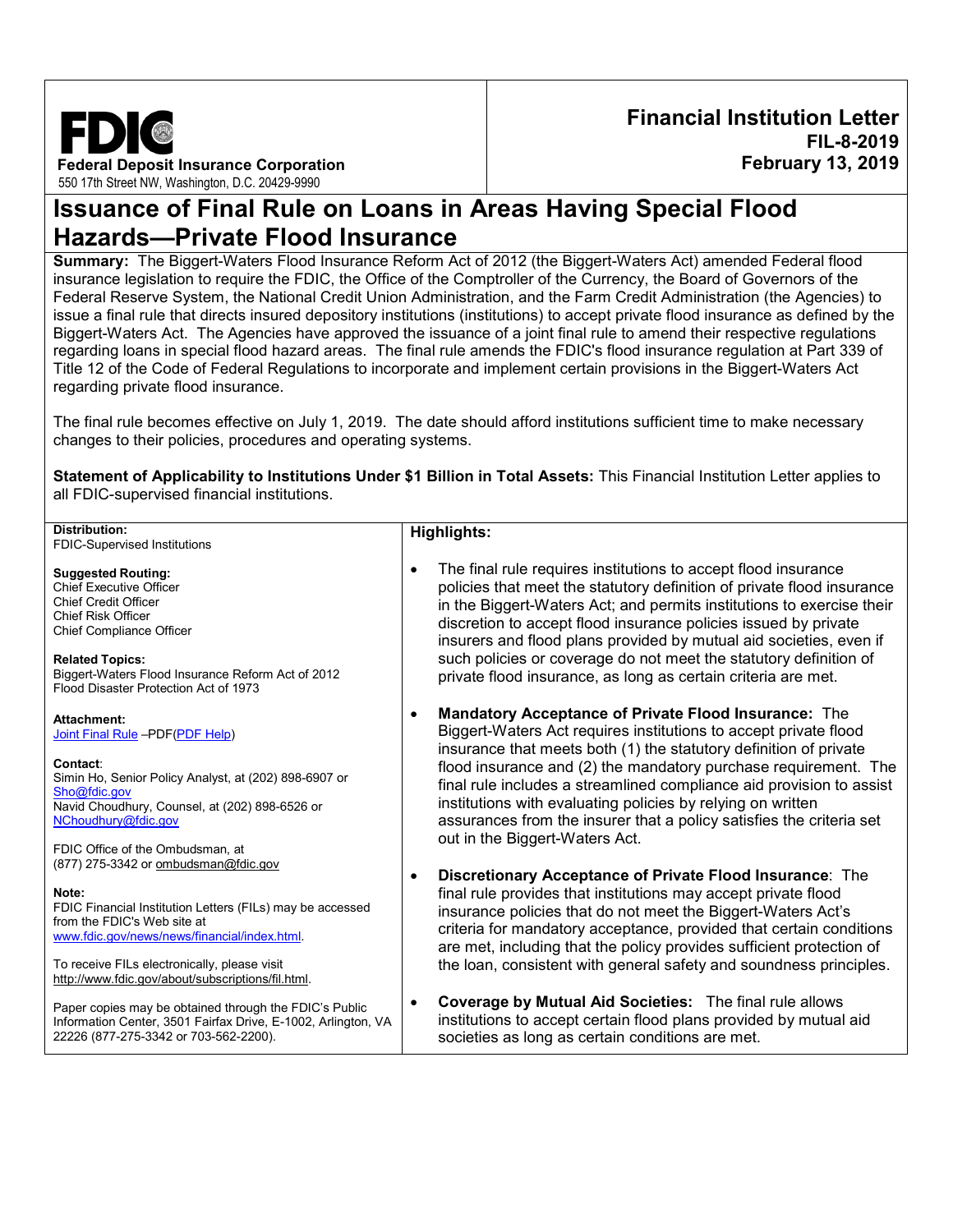February 13, 2019 Financial Institution Letter FIL-8-2019

## **Issuance of Final Rule on Loans in Areas Having Special Flood Hazards—Private Flood Insurance**

The FDIC, the Office of the Comptroller of the Currency, the Board of Governors of the Federal Reserve System, the National Credit Union Administration, and the Farm Credit Administration (the Agencies) approved the issuance of a joint final private flood insurance rule to amend their respective regulations regarding loans in special flood hazard areas.

The FDIC issuance amends the FDIC's flood insurance regulation at Part 339 of Title 12 of the Code of Federal Regulations to incorporate and implement certain provisions in the Biggert-Waters Flood Insurance Reform Act (the Biggert-Waters Act) regarding private flood insurance. The Biggert-Waters Act amended Federal flood insurance legislation to require the Agencies to issue a final rule that directs insured depository institutions (institutions) to accept private flood insurance as defined by the Biggert-Waters Act.

The National Flood Insurance Act of 1968 and the Flood Disaster Protection Act of 1973, as amended, make Federally subsidized flood insurance available to owners of improved real estate or mobile homes located in participating communities and require the purchase of flood insurance in connection with a loan made by an institution when the loan is secured by improved real estate or a mobile home located in a special flood hazard area in which flood insurance is available under the National Flood Insurance Program.<sup>[1](#page-1-0)</sup> The laws specify the amount of insurance that must be purchased and require that such insurance be maintained for the term of the loan.<sup>[2](#page-1-1)</sup>

The final rule covers four key provisions:

- Mandatory Acceptance of Private Flood Insurance
- Compliance Aid for Mandatory Acceptance
- Discretionary Acceptance of Private Flood Insurance
- Coverage by Mutual Aid Societies

#### **Mandatory Acceptance of Private Flood Insurance**

The Biggert-Waters Act requires institutions to accept private flood insurance that meets both (1) the statutory definition of private flood insurance, and (2) the mandatory purchase requirement.

#### **Compliance Aid for Mandatory Acceptance**

The final rule includes a streamlined compliance aid provision to assist institutions in evaluating whether a flood insurance policy meets the definition of private flood insurance. This provision allows an institution to conclude that a private flood insurance policy meets the definition of private flood insurance, without further review of the policy, if the following statement is included within the policy or as an endorsement to the policy by the insurer: "This policy meets the definition of private flood insurance contained in 42 U.S.C. 4012a(b)(7) and the corresponding

<span id="page-1-0"></span> $1$  Administered by the FEMA, the National Flood Insurance Program is the means whereby Federally issued flood insurance is made available to owners of improved real estate or mobile homes located in participating communities.  $^2$  The requirement to purchase and maintain flood insurance, and the term and amounts of such coverage, is known

<span id="page-1-1"></span>as "the flood insurance purchase requirement."